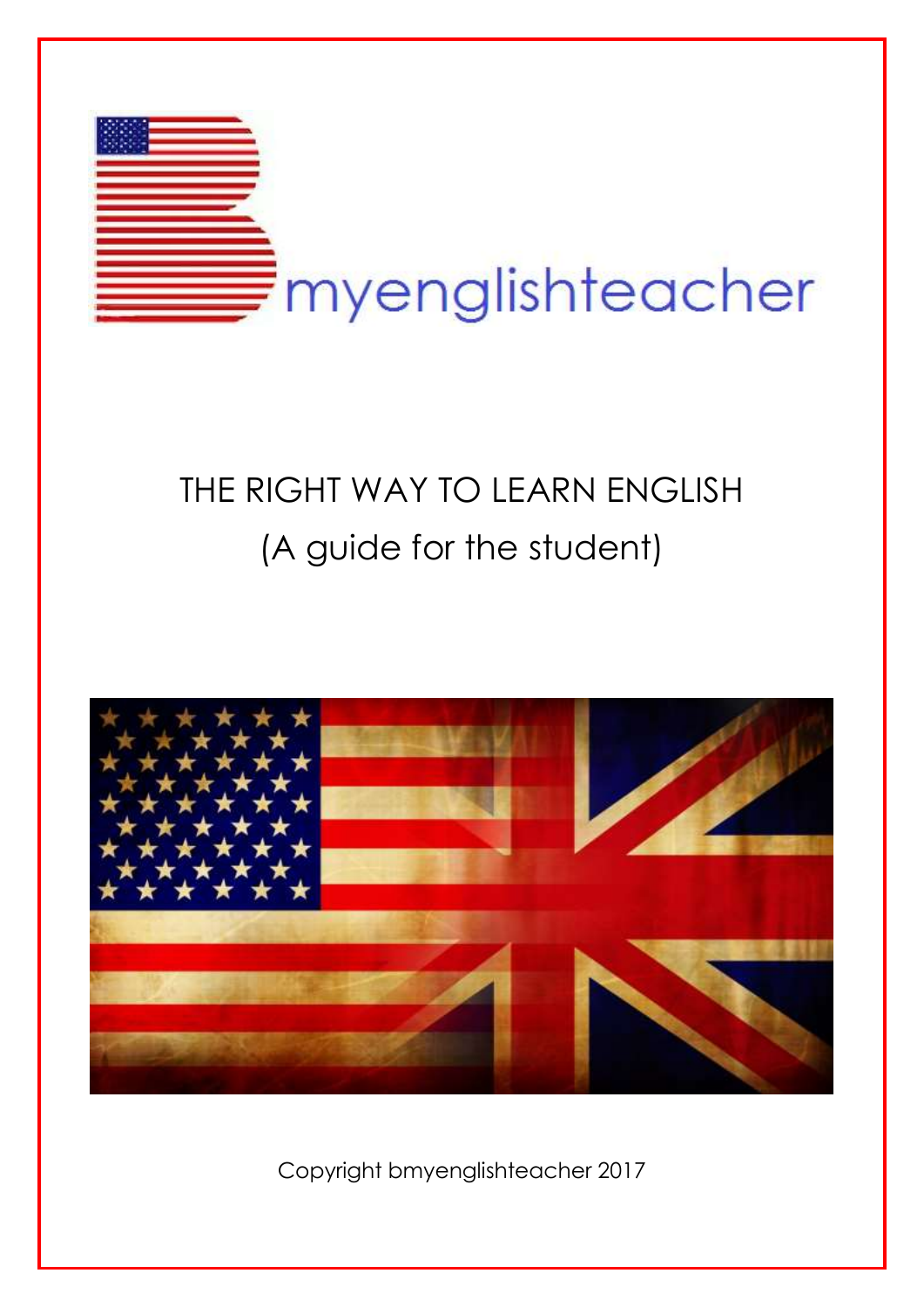### **ENGLISH IS EASY! ENGLISH IS DIFFICULT!**



After teaching English for so many years and confronting myself with my students' many learning difficulties, I will not deceive anyone! English is both easy and difficult to learn. Without a doubt, compared to Latin languages, English grammar is much easier. Adjectives and nouns have no gender, there is no polite form and apart from a few 'irregular' verbs, verb endings are easy, and hardly change.

The difficulties start with **pronunciation**. English is not a pure language and many words come from different sources and are not pronounced as they are spelled. This is why much emphasis must be put on listening and speaking skills, right from the start.

The other major difficulty is represented by the hundreds of **phrasal verbs**, **idiomatic expressions** and **collocations** used in everyday language by native speakers. In these cases, either you know them or you don't!

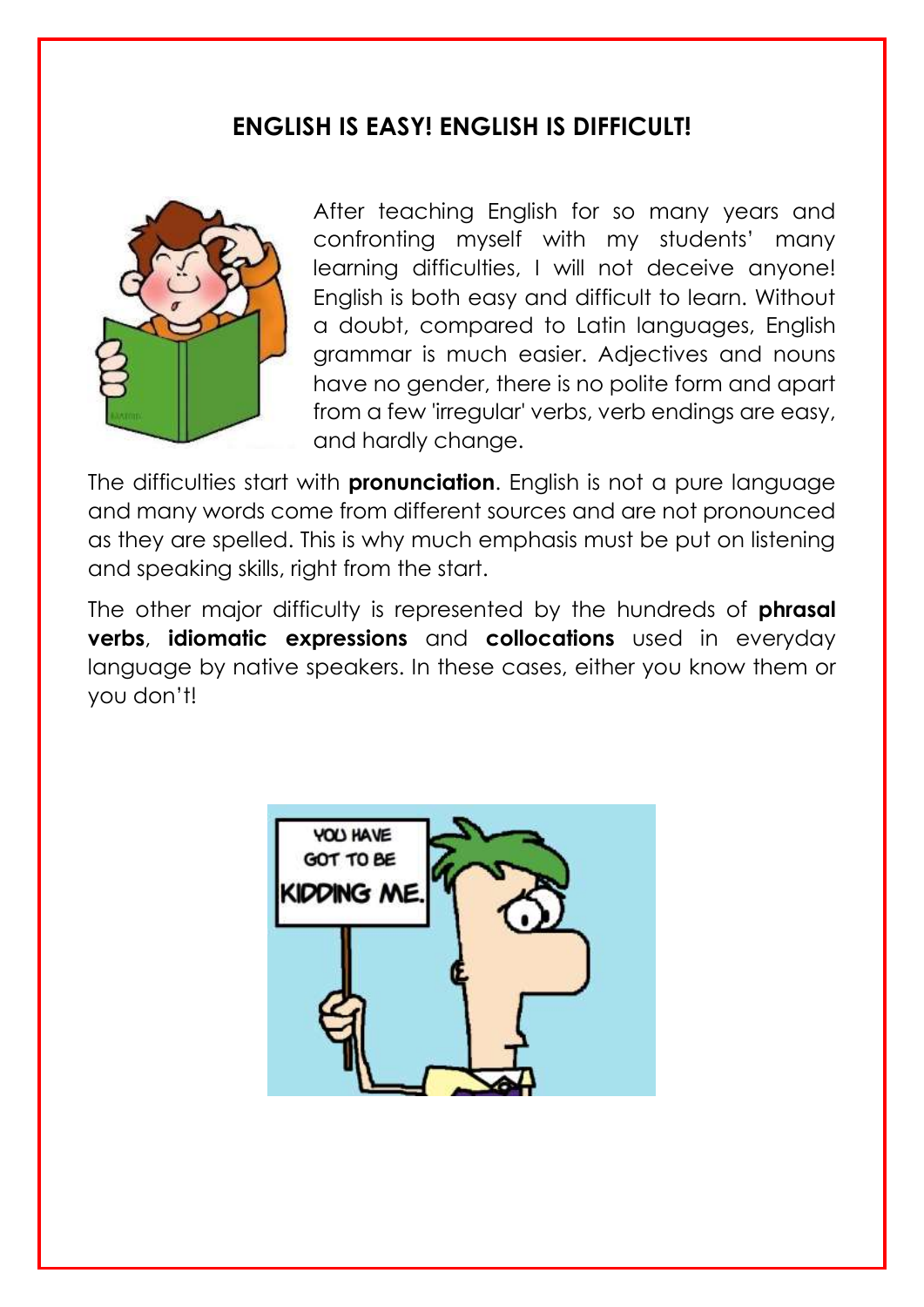# **WHY DO YOU WANT TO LEARN ENGLISH?**

If you intend to study the English language, you must have a reason. There is always a specific reason or need to study a language. It can be just for fun but usually it's out of necessity.

You might have decided to migrate to an English speaking country.



Maybe you have applied for a job in an international or multinational company where you must speak an intermediate or advanced level of English. Maybe you have decided to attend an English-speaking university. In most cases, you'll need to pass a TOEFL or IELTS exam that certifies your level.

You could be a high school student and need to prepare for a PET ("Preliminary English Test") or FCE ("Preliminary English Test") exam. Many European organizations acknowledge these certifications.

Maybe you're a traveler and you want to be able to communicate adequately when you are abroad. Perhaps you would like to communicate better with a foreign friend or a foreign member of your family.

Finally, you might be a person without any academic or professional need to learn English but you simply want to navigate better on the Internet or you would like to study it for your own personal satisfaction.

It is important for you to be convinced about your intention and that your motivations and learning objectives are clear. This way, together with your teacher, you can outline a plan that is specific to your needs.

For example, if you want to prepare yourself for an exam, your course and your lessons will be based on a more structured preparation and focus on the development of all the language skills that are assessed at the exam. If instead you would like to improve your ability to speak, your lessons will concentrate more on conversation methods and strategies. Whatever your preparation will be, keep in mind that it is vital to have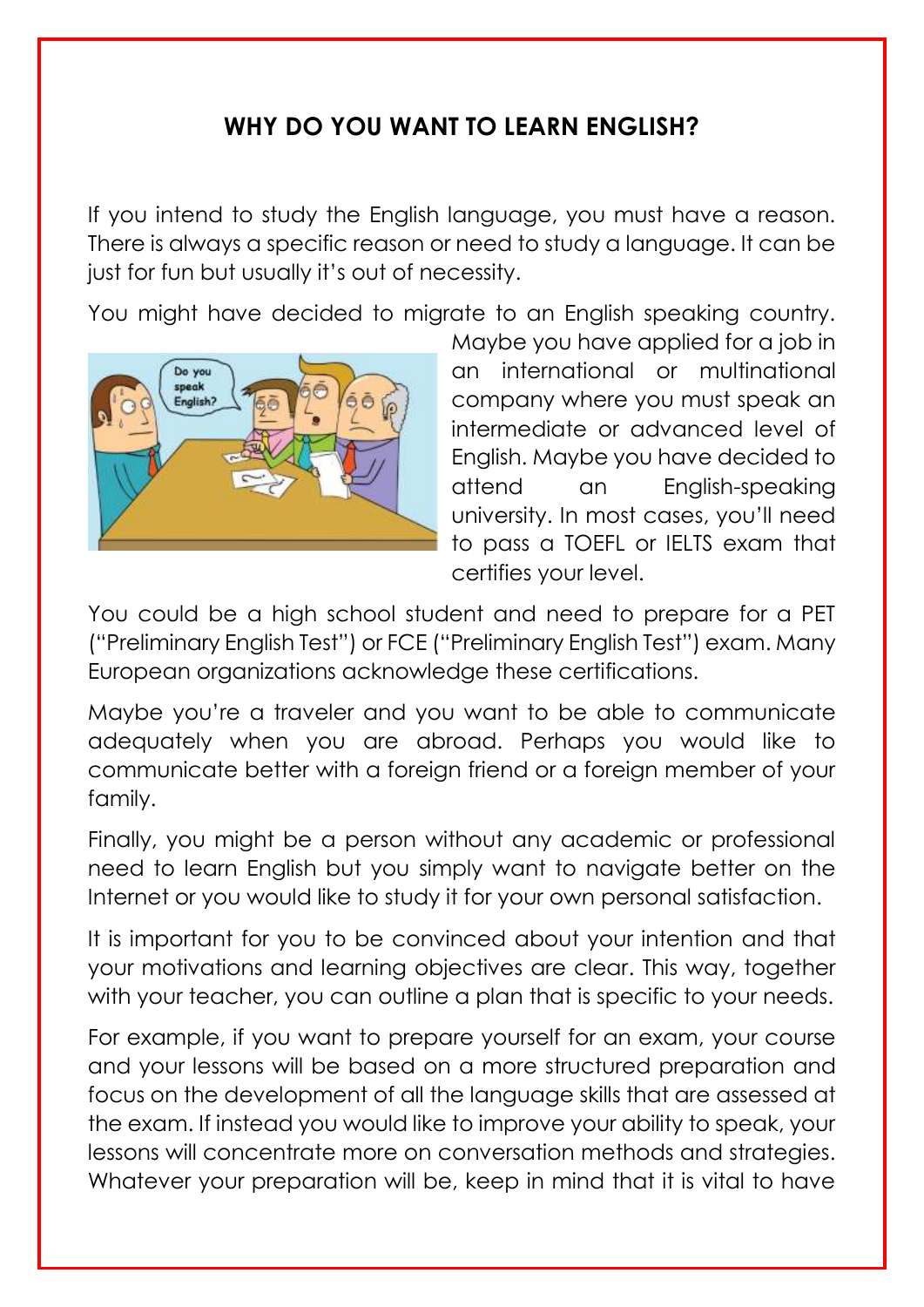consolidated the basics of English, that is, a basic practical knowledge of English for everyday use.

The common guidelines used in Europe to establish the language level in English are represented by the

#### **"Common European Framework of Reference for Languages (CEFR)":**

| Level |                               | <b>CEFR</b>    | <b>ESOL</b> |
|-------|-------------------------------|----------------|-------------|
|       | Starter/Beginner              |                |             |
|       | <b>Beginner/Elementary</b>    | A1             |             |
| 2     | Elementary/Lower-intermediate | A2             | KET         |
| 3     | Lower-intermediate            | <b>B1</b>      | PET         |
| 4     | Intermediate                  | B1             | PET         |
| 5     | Upper-intermediate            | B <sub>2</sub> | FCE         |
| 6     | Advanced                      | C1             | CAE         |

The six reference levels are becoming widely accepted as the European standard for grading an individual's [language proficiency.](https://en.wikipedia.org/wiki/Language_proficiency) Proficiency actually means a high degree of skill and expertise.

Each level establishes what a learner is supposed to be able to do in reading, listening, speaking and writing. Levels A1 and A2 represent basic users, levels B1 and B2 represent independent users and levels C1 and C2 represent proficient users.

**ESOL** stands for **"English for Speakers of Other Languages".** The term normally describes courses and programs for young adult or adult learners who want to gain fluency in English and, starting from level 2, there are specific exams that can be taken for certification.

These guidelines give you a specific direction, help you to stay focused and clarify the different stages of the learning process.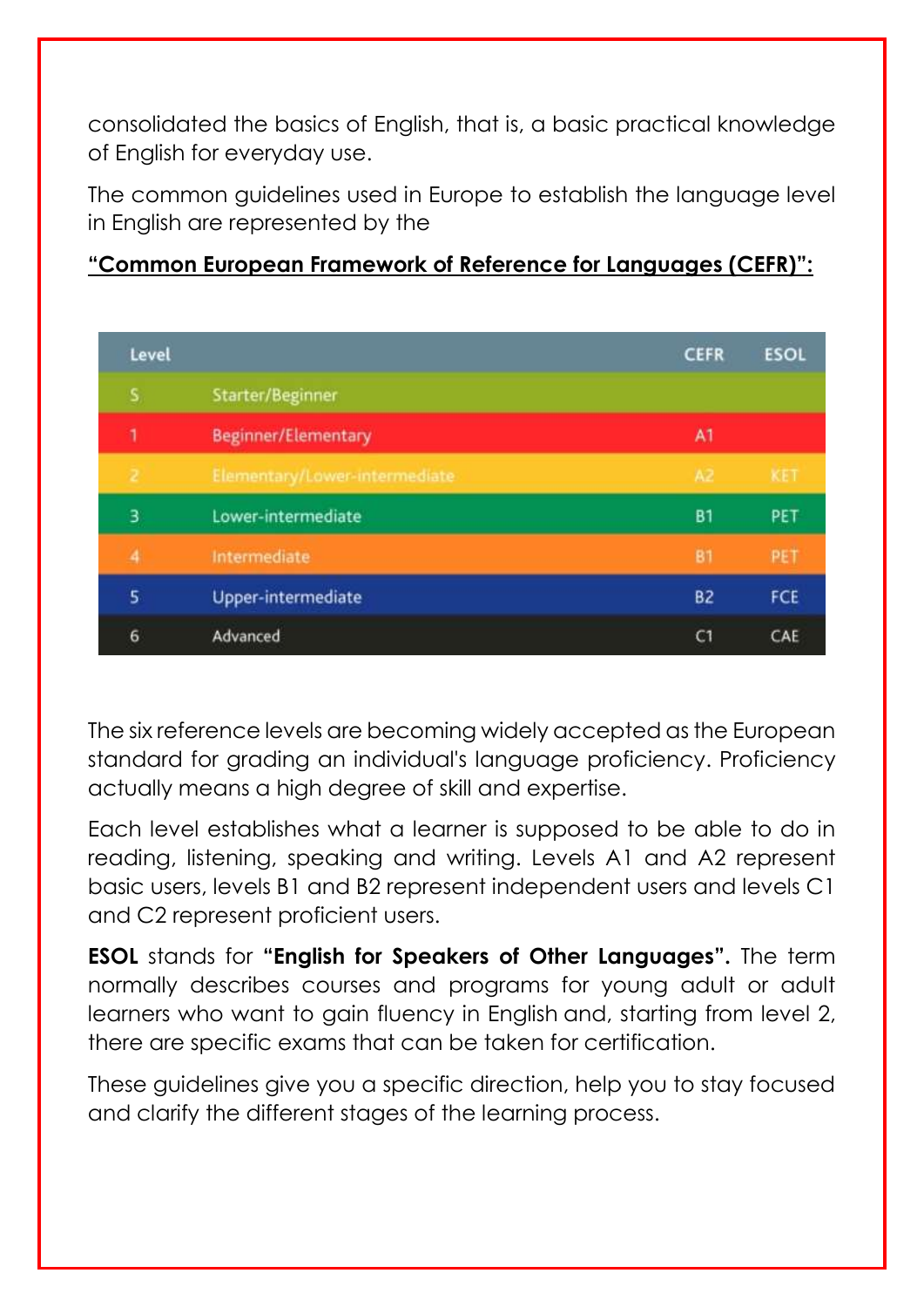# **YOU KNOW MORE ENGLISH THAN YOU THINK!**

Many students are very influenced by their previous studies of the English language. In most cases, they have a mediocre or negative memory of the English they studied at school (middle and high school levels). Many people express their frustration about having studied English for many years but not being able to or being too embarrassed to speak it.

Let's face it, in the school system, where attendance averages between 20 and 30 students per class, it is impossible to efficiently work on listening and speaking skills for each student. That is why the study of English in the school system is based more on developing writing and reading skills, grammar and translation, all which can be done collectively and help keep the class under control.

This more academic approach does have a positive aspect! Expressing yourself well in English means you know the grammar! I have always admired Italian students of English for their preparation and knowledge of English grammar. With grammar already studied at school, you can keep your main focus on listening and speaking and brush up on grammar when needed.



Many students have attended group courses in private English schools. In my opinion, group courses with more than 3/4 students are not ideal, regardless of the language level. The more participants there are means the less you have the chance to speak English. Group dynamics can be useful in conversation

courses but the groups must be small. Furthermore, group dynamics can be difficult to manage. In every group there is always someone who wants to prevail, someone who wants to work faster and someone who has more difficulty and slows down the progress of the group. The students in a language group are never exactly at the same level.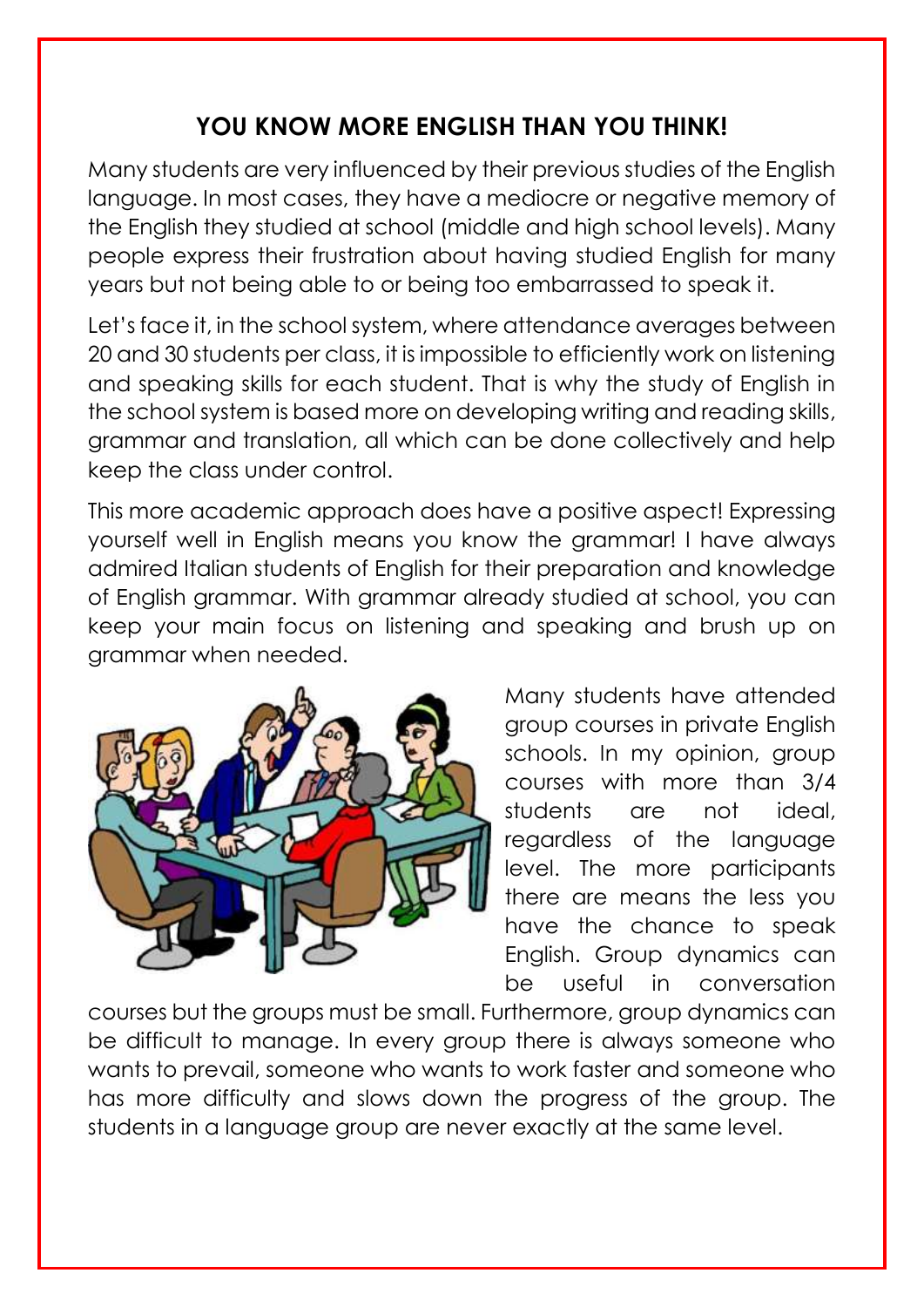Another important consideration is this: **English is everywhere**! That's undeniable! Words in English are found everywhere: on product names ("Fresh & Clean"), on TV ("share" & "audience"), on Internet and social media ("post", "chat", "messenger", "app"), in sports ("corner")and at work ("meeting", "forecast"), just to name a few. Many people are really not aware of it but through music, work and social media they actually know many words in English and they are already quite familiar with its sounds and pronunciation.

Your present knowledge of the English language (good or bad) is your initial asset and an incentive to start studying it again. Dr. Spock used to say: "Trust yourself. You know more than you think you do."

I always tell my students: "You know more English than you think!"

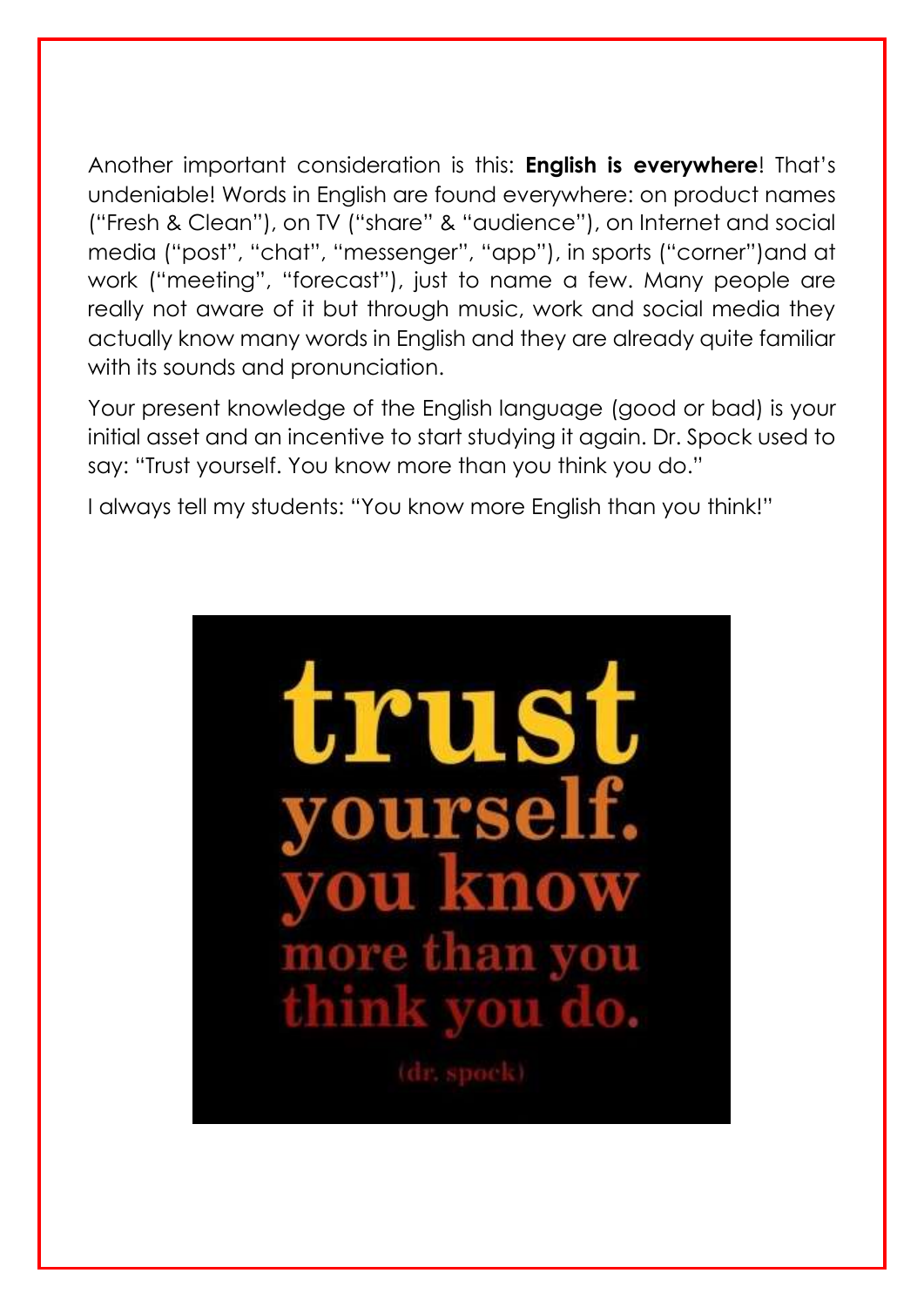## **THE FOUR LANGUAGE SKILLS AND THEIR LEARNING ORDER**



The four language skills to study and develop in any foreign language are **listening, speaking, reading and writing**. Reading and listening are receptive skills while writing and speaking are productive skills. These skills are interlocked and cannot exist without each other.

Knowing how to write and spell correctly in English is essential for any kind of correspondence (emails, letters, presentations, bookings etc.).

Reading activities are frequently underestimated but studies show that reading extensively in English is the best way to increase vocabulary and oral fluency.

Listening skills are key and probably the most difficult skills to master. Understanding native speakers of English requires a trained ear and familiarity with the sounds and idioms of the language. In fact, the listening test of English certifications, like a PET or FCE, usually represents the hardest part of the exam for many students.

Finally, speaking skills allow you to communicate actively in any situation (on the job, travelling, socializing, online etc.) and to be a dynamic part of the interaction and communication.

In conclusion, all 4 skills are important and are part of the language learning process. The question is: In what order should these skills be learned?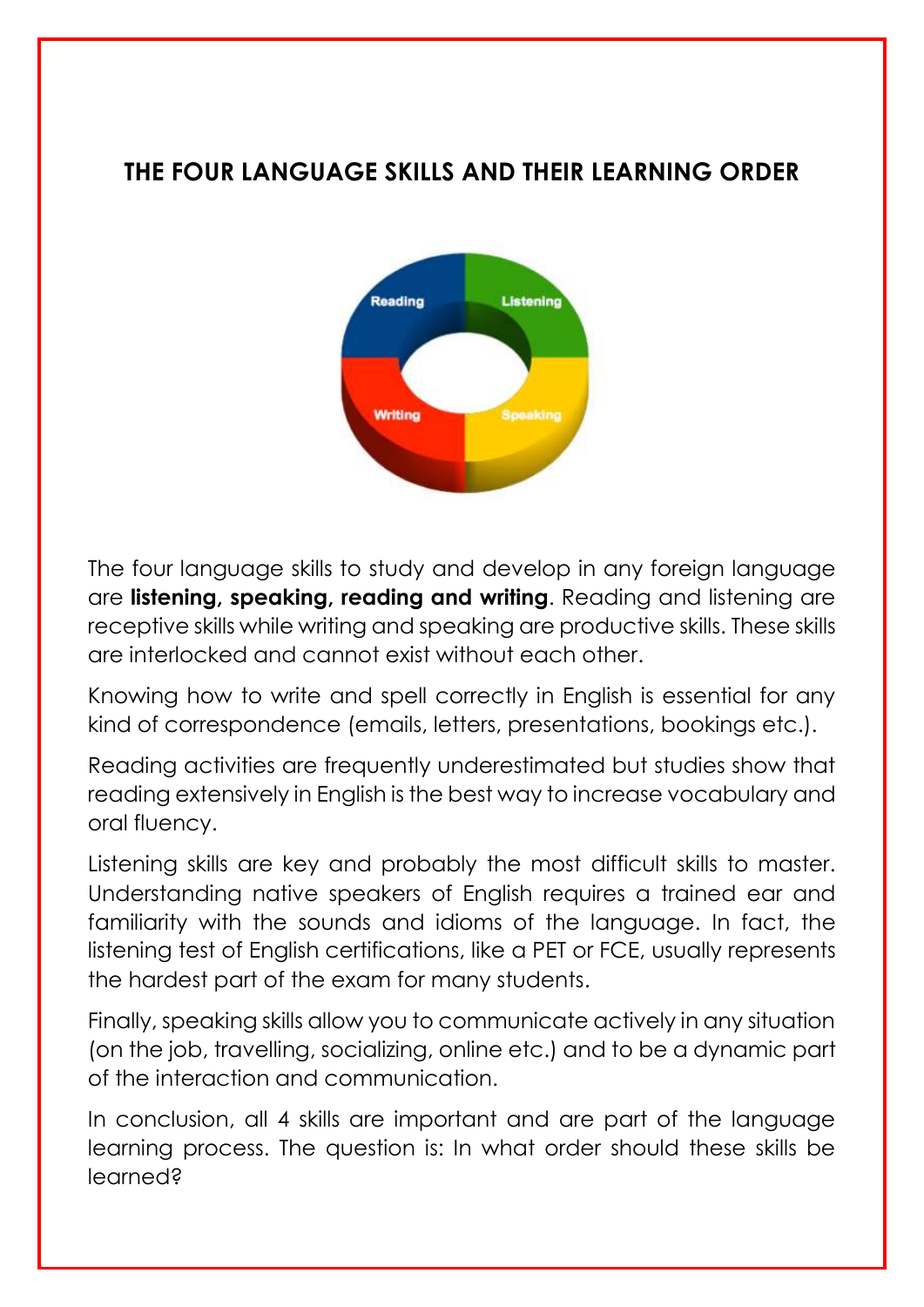After years of teaching practice and experience, there is no doubt in my mind! All 4 language skills must be studied at the same time and in the following order:



First learn to listen and speak and then learn to read and write. The explanation to this is quite simple. Ask yourself "How did I learn my native language?" You learned it in this order and it's a natural order.

We were all exposed to our native language already in the womb. Our mothers and fathers spoke to us and we "listened" for months to the words and sounds of the language. This listening process continued after we were born. Then, one day, we decided to try to copy these sounds and words through "speaking". Our listening and speaking skills continued to develop for years (between 3 and 6), long before we started learning to read and write, skills we learned when going to school.

This order also explains why students who have studied English at school, (where primarily reading and writing skills are developed) are usually less skilled in listening and speaking.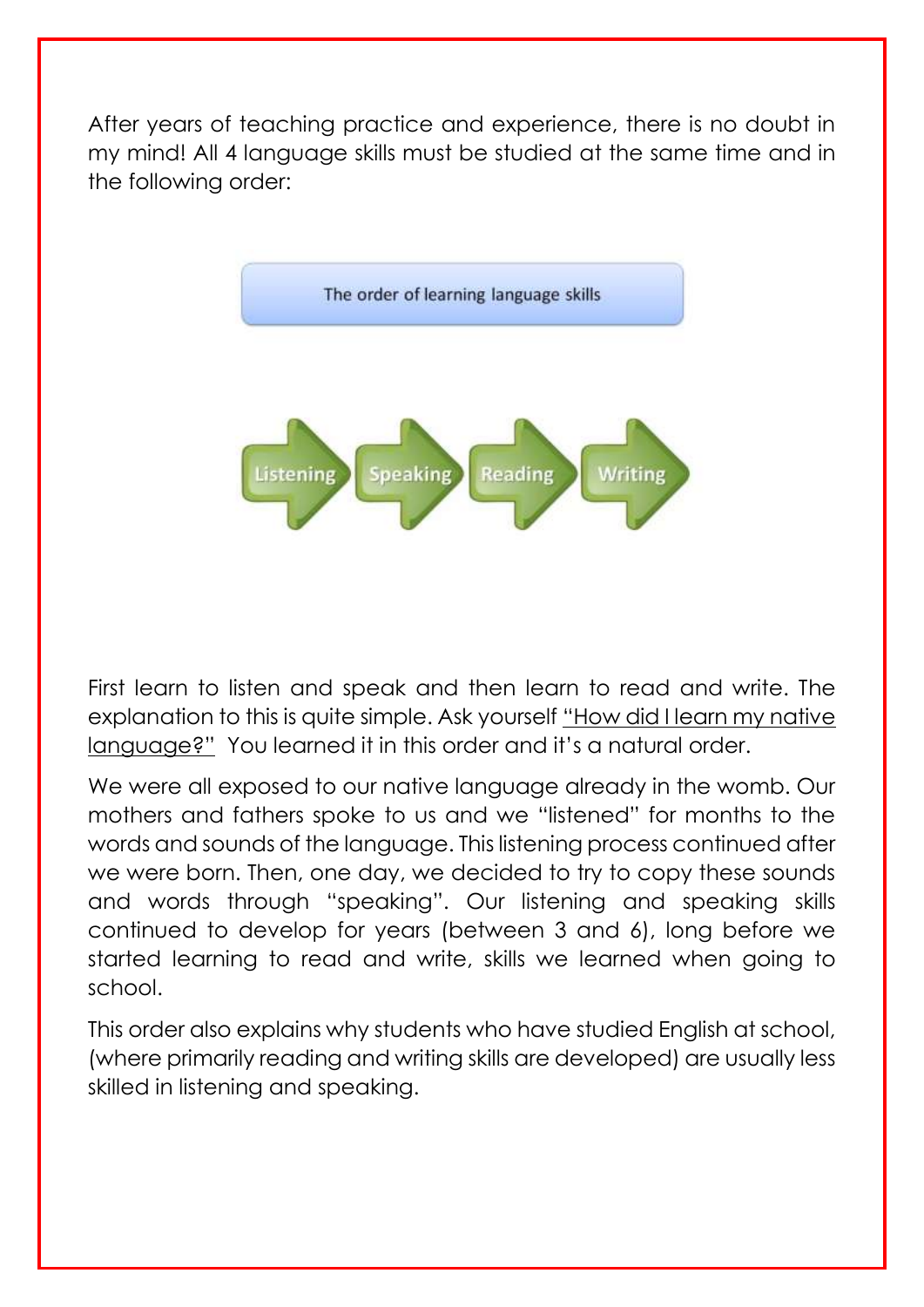# **MY TEACHING METHOD**

When I earned my TEFL qualification ("Teaching English as a Foreign Language") back in 2005, I was introduced to the "communicative method" in teaching. I was drawn to this approach immediately and have used it ever since.

As I explain on my website [www.bmyenglishteacher.com,](http://www.bmyenglishteacher.com/) the communicative method in teaching is based on the idea that learning language successfully is possible through meaningful communication and interaction.

Therefore, this approach places less emphasis on learning specific grammatical rules and more on achieving fluency. This means that the entire lesson is focused on speaking and developing the skills you need to communicate in real situations. Grammar structures, vocabulary and pronunciation are taught through speaking.





Furthermore, my method is based on the progressive learning of "chunks" of language related to the different aspects of life. You will learn very useful language to be able to communicate in many situations of daily life and life in general, both personal and professional.

To urge speaking I use different methods and tools, such as, role plays, flashcards, videos, images and other effective contents, even interactive.

### **Your learning will be personalized, interesting and fun!**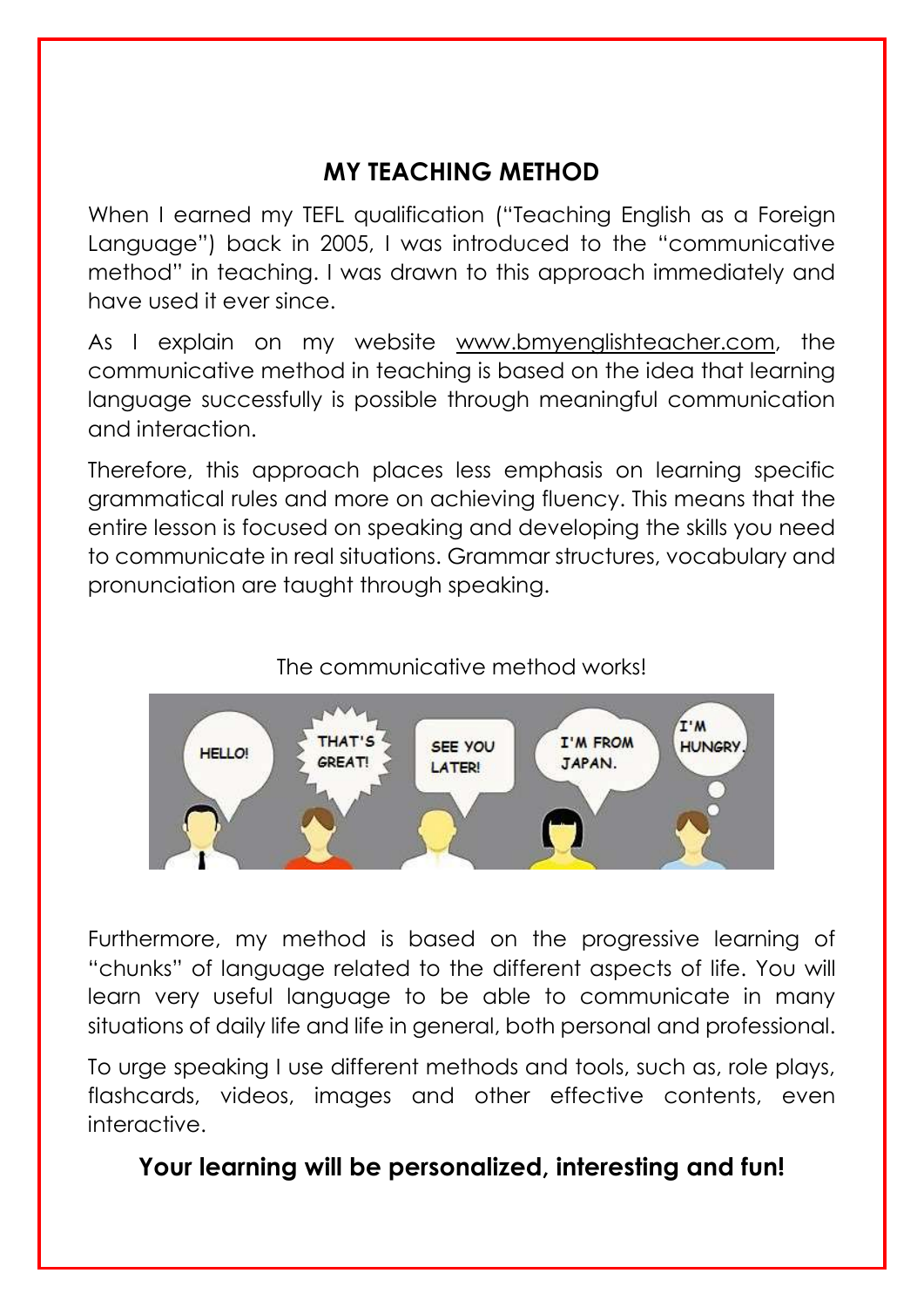# **STRATEGIES AND USEFUL TIPS**

Everyone has their own way of doing things, including study habits. So a part of your language learning process will always be personal and depend on how you apply yourself when studying.

If you already have studying strategies that worked for you in school, then, by all means, use them for English! If you don't have strategies, then get ready to find some. Having strategies is fundamental when learning a foreign language.

What follows is a list of very useful tips that, in my opinion, will help you to successfully take on you adventure with the English language!

# **Bmyenglishteacher's 10 useful tips to learn English**



1)**Find your motivation** and stay focused and curious throughout the entire learning process. Be serious about your commitment and don't let anything or anyone discourage you!

2)**Be prepared to invest your time.** Learning English doesn't happen overnight. Dipending on your initial level, your skills and other variables, in order to achieve a decent intermediate level (B1-B2), you must study between 1 and 3 years.





3) **Put your faith in the learning context** that suits you (teacher, group course, online lessons, etc.) and trust who is guiding you. If you're not happy with your learning context, change it!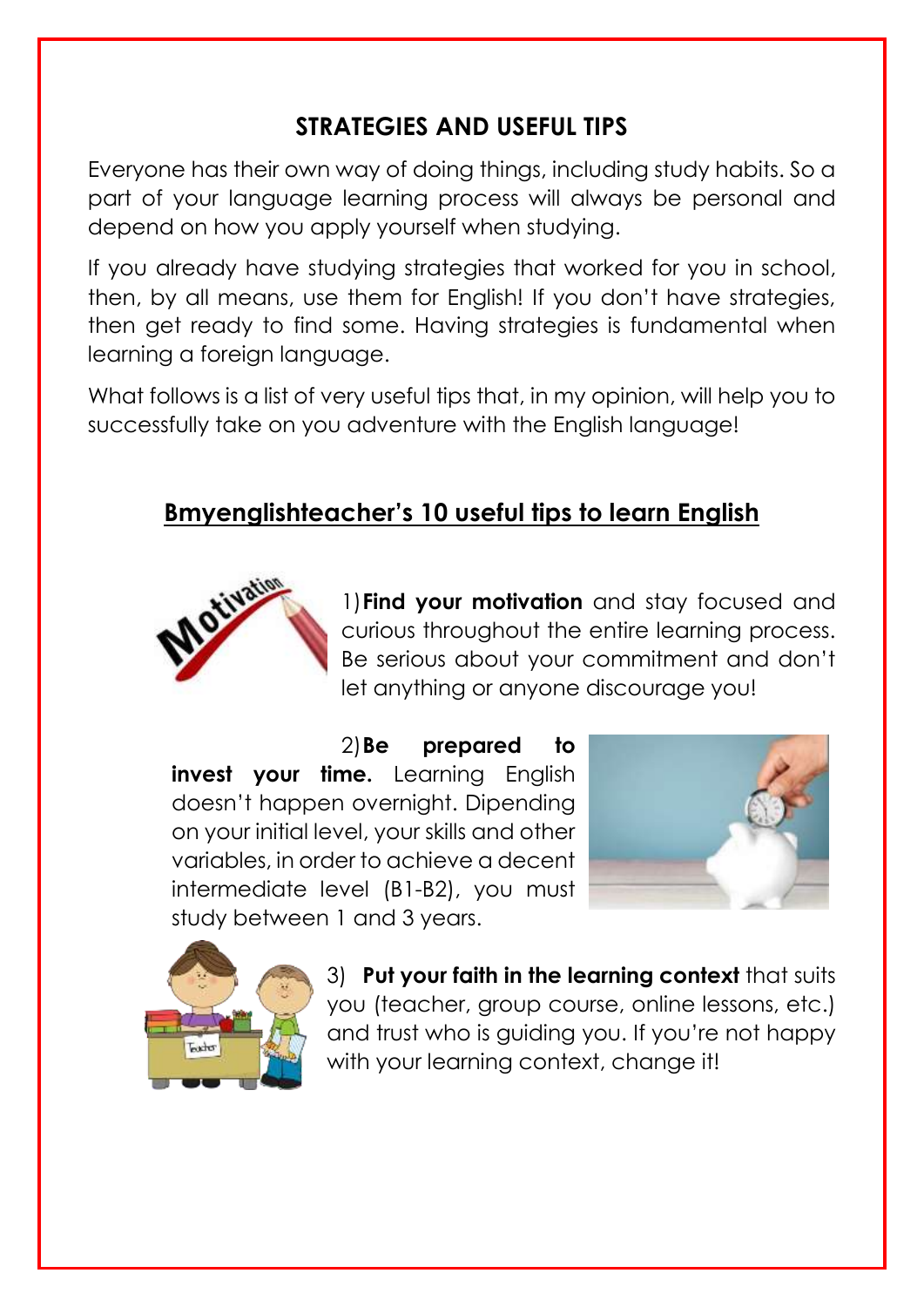4) **NEVER be afraid of making mistakes.** Making mistakes is inevitable but it's a good thing! Finding the courage to speak English and making mistakes means you're speaking and producing language. The more mistakes you make, the more you learn. Plus, you will probably find encouragement and support from the people you are speaking to.





5)**Learn grammar!** Believe me, if you make grammatical errors in conversation, it sounds bad. You risk confusing people and making them misunderstand what you're saying.

This gives them a bad impression. Plus, bad grammar skills can mean missing out on job opportunities! Grammar is important!

6) **Use technology!** Today there are many valid tools to practise

English. Download **apps** to practise grammar and pronunciation and to learn phrasal verbs. Try out some really useful English learning **websites** where you can find quizzes and interactive excercises, mini-courses and extra material for exam preparation. You can find some great apps and websites listed on my website



[www.bmyenglishteacher.com,](http://www.bmyenglishteacher.com/) on the "**Blog – Self Study Ideas**" page.



7) **Make learning English a lifestyle**! You should expose yourself to English every day, even for just 15 minutes, and there are many fun ways to do it. The important thing is to be steady. If you like listening to music, download the lyrics to your favourite songs and learn new words, idioms and

expressions. Watch TV programs and movies in English. This is a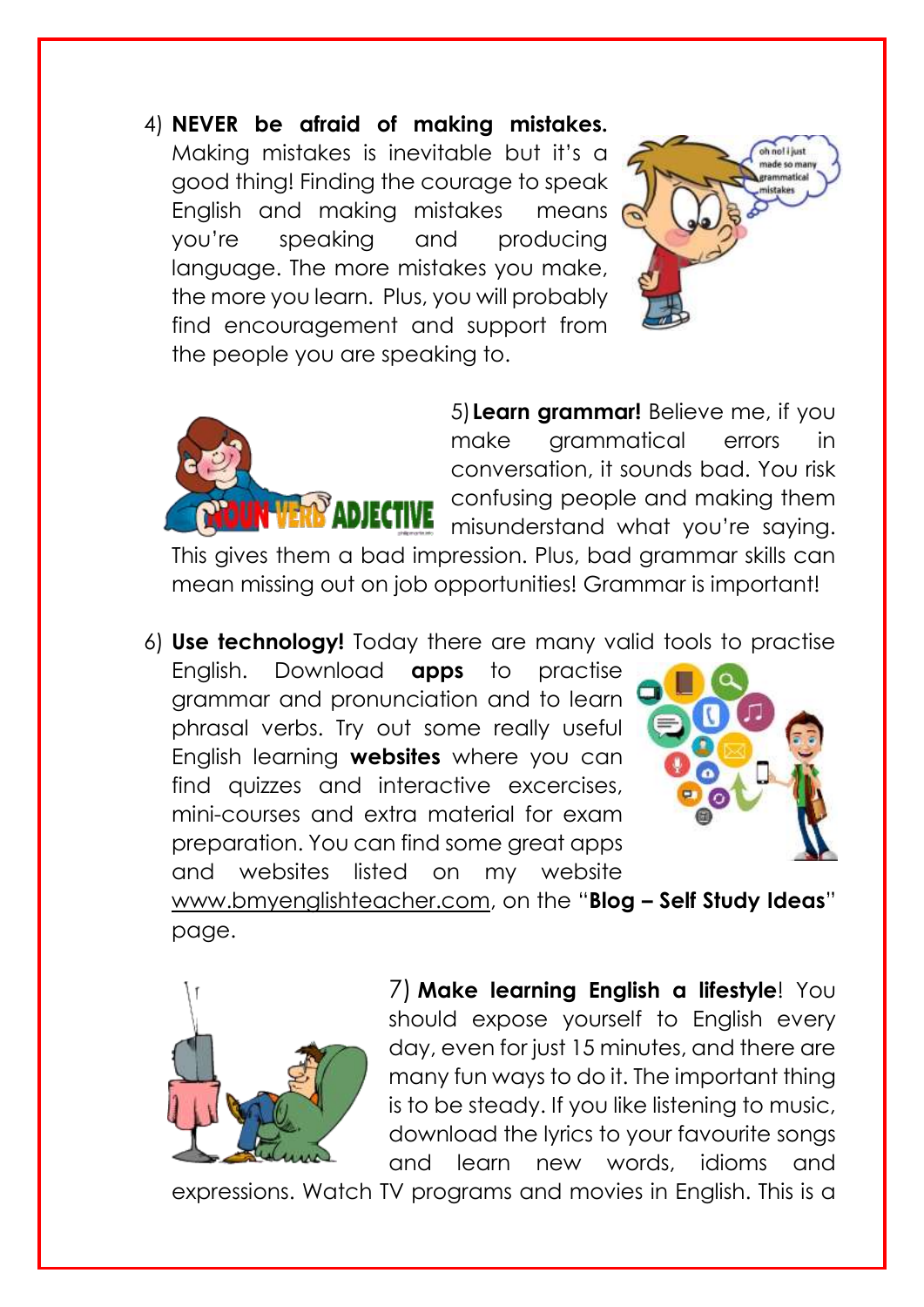receptive activity. It is not possibile to understand everything

immediately but with steady listening you will become more and more familiar with English and you will acquire an "ear" for its sounds, the word linking and pronunciation. You will slowly start to understand more words and meanings. The more you listen to English today, the more you'll understand it in the future. If you enjoy reading, read in English. At the



**"Blog – Self Study Ideas"** page of my website [www.bmyenglishteacher.com](http://www.bmyenglishteacher.com/), you can find the links to graded readers. The important thing is to read aloud so you get used to your voice speaking in English. Finally, to practise conversation, find a conversation partner. There are many possibilities to do this online for free!

**8) Dedicate more time to self-study!** Self-study is fundamental. Your weekly or bi-weekly lessons must be complemented by and enriched with self-study. Besides reviewing and doing homework, remember that there are many fun ways to practise self-study. See point 7!





**9) Speak in simple English!** The key to learning how to speak well in English is based on three points: practice, repetition and simple structures. It's better to learn small chunks of language, repeat them and practice them. You don't need to memorize hundreds of verbs and words in order

to express yourself! Fewer but effective structures and lexis are enough to get you speaking efficiently. And remember, the best option when speaking is to use simple grammar.